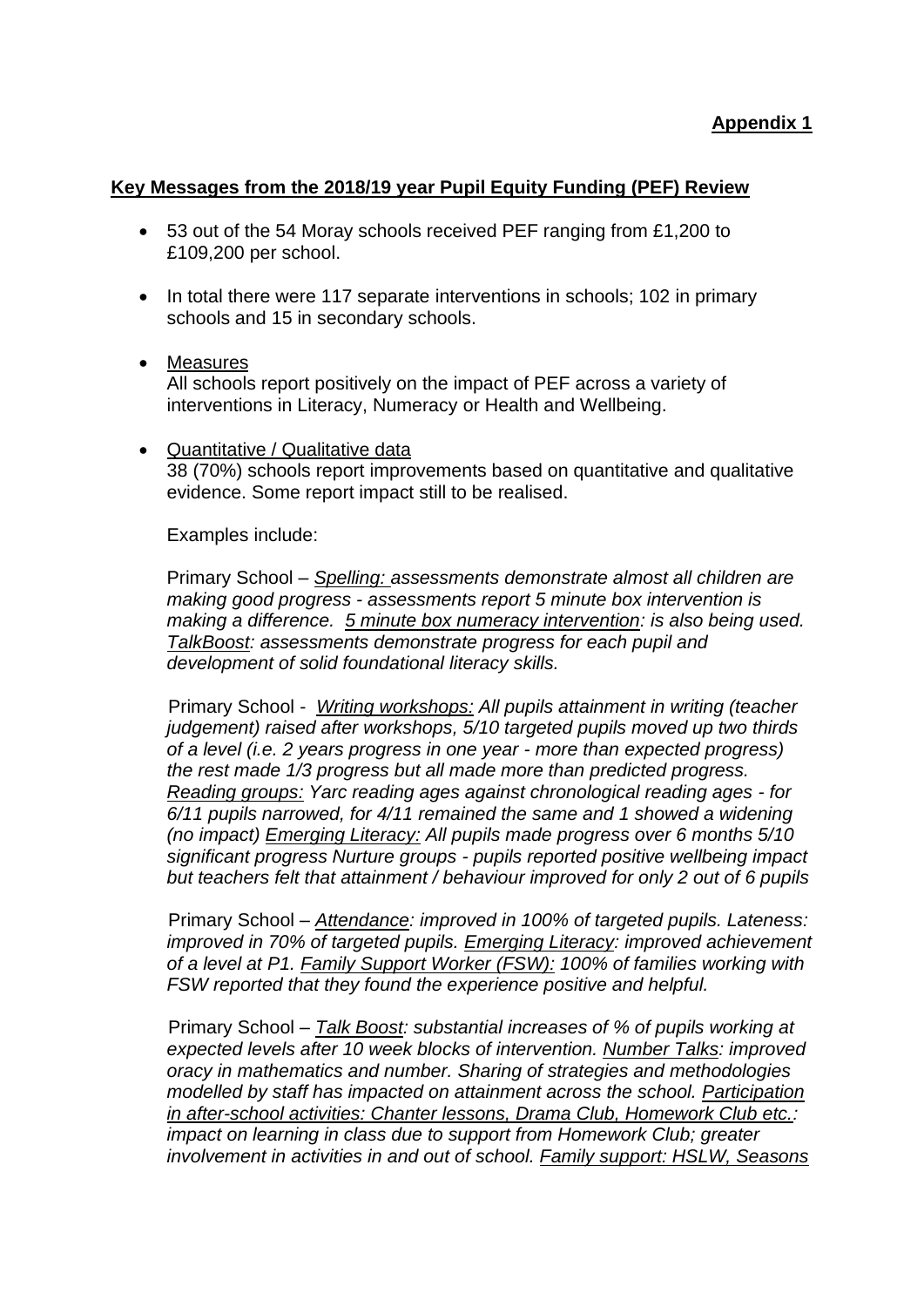*for Growth, parent support group, 1:1 support: reduction of exclusions; increase in attendance; increase of parental engagement.*

Secondary School - *Key interventions in support of learning needs. Due to the impact of work in S1-3 the PT PEF has seen an impact in S4 pupils achieving the relevant Literacy and Numeracy qualification (Nat3/4/5), and will continue through identifying eligible S3 students. As a result staff have an awareness of the equity and excellence agenda and can understand the PEF funding approaches in the school. There is also very close working between the PT PEF and Guidance staff to ensure additional support is in place for those for whom there are specific barriers due to home financial situations. These include: S1 Nurture Group and BGE Breakfast Club: (HWB) target pupils are attending. Targeted numeracy /literacy interventions: pupils in S1/2. Personal Development and Employability Awards: offered to S2/3 pupils and we are currently embarking on family cooking sessions for targeted families.*

Secondary School - *Attendance of long term absent students: improvement for two students. Attendance at Brunch Club: in conjunction with foodbank averaging 8 pupils per day. Exclusion data: highlights 80% reduction in exclusion for eligible pupils.*

• Evaluations

Evaluations varied from little evaluation due to small numbers of pupils to more in-depth evaluations detailing impact from PEF interventions.

• Finance

PEF Plans change over the academic year due to the 'Adopt, Adapt or Abandon' philosophy which is an approach suggested by the Attainment Advisor on evidence of impact. There was a 93% spend of the 2018/19 allocation of £1.342 million, as at 16 September 2019. In percentage terms interventions were classified as follows: Additional staff – 50%

Resources – 31% Staff training – 9% Improving children's health and well-being – 12%

• Reporting

Schools report on PEF spending through their Standards and Quality Reports or directly to a request made during Term 3 to inform the Moray Council return to Scottish Government.

| Attendance                    | Inclusion/Exclusion    | Attainment                                                       | Participation             | Engagement                              | Qualitative    |
|-------------------------------|------------------------|------------------------------------------------------------------|---------------------------|-----------------------------------------|----------------|
| Attendance<br>and<br>lateness | <b>Exclusion rates</b> | Assessments.<br>eg, Scottish<br>National                         | <b>SHANARRI</b><br>Wheels | Attendance at<br>HW Club,<br>Lunch Club | Questionnaires |
| figures                       |                        | Standardised<br>Assessments<br>(SNSA), PIPS,<br><b>INCAS, NA</b> |                           | and Library<br>sessions                 |                |

Measurements outlined from end of session evaluations